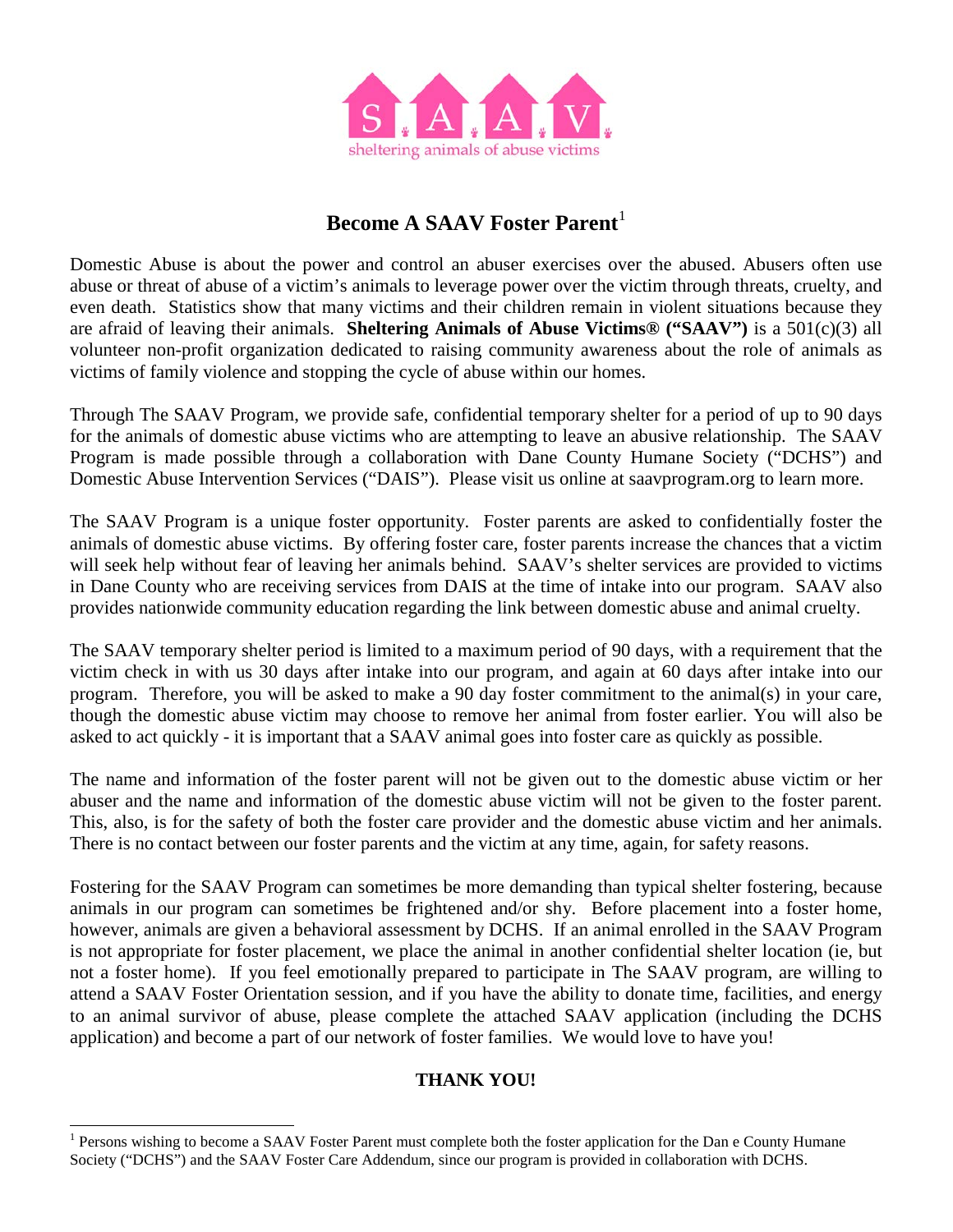# *Helping Victims of Domestic Abuse, By Helping Their Animals*

## **SAAV Foster Care Addendum**

|                                                                                                                | <b>Name Name <i>Name Name</i></b>                                                                                           |  |  |  |
|----------------------------------------------------------------------------------------------------------------|-----------------------------------------------------------------------------------------------------------------------------|--|--|--|
|                                                                                                                |                                                                                                                             |  |  |  |
|                                                                                                                |                                                                                                                             |  |  |  |
|                                                                                                                | I have attended the SAAV informational training session ________date___________<br>(email info@saavprogram.org for details) |  |  |  |
|                                                                                                                | I am an approved foster home for DCHS_____ approximate date approved______                                                  |  |  |  |
|                                                                                                                | I am interested in fostering: (please check the appropriate categories of animals)                                          |  |  |  |
| Cats                                                                                                           | Kittens                                                                                                                     |  |  |  |
| Dogs.                                                                                                          | <b>Puppies</b>                                                                                                              |  |  |  |
| Rabbits                                                                                                        | Ferrets                                                                                                                     |  |  |  |
| <b>Small Mammals</b>                                                                                           | <b>Birds</b>                                                                                                                |  |  |  |
| <b>Reptiles</b>                                                                                                | Fish                                                                                                                        |  |  |  |
| Horses                                                                                                         | Livestock Animals                                                                                                           |  |  |  |
| Other: University of the University of the University of the University of the University of the University of | Other: 2008                                                                                                                 |  |  |  |